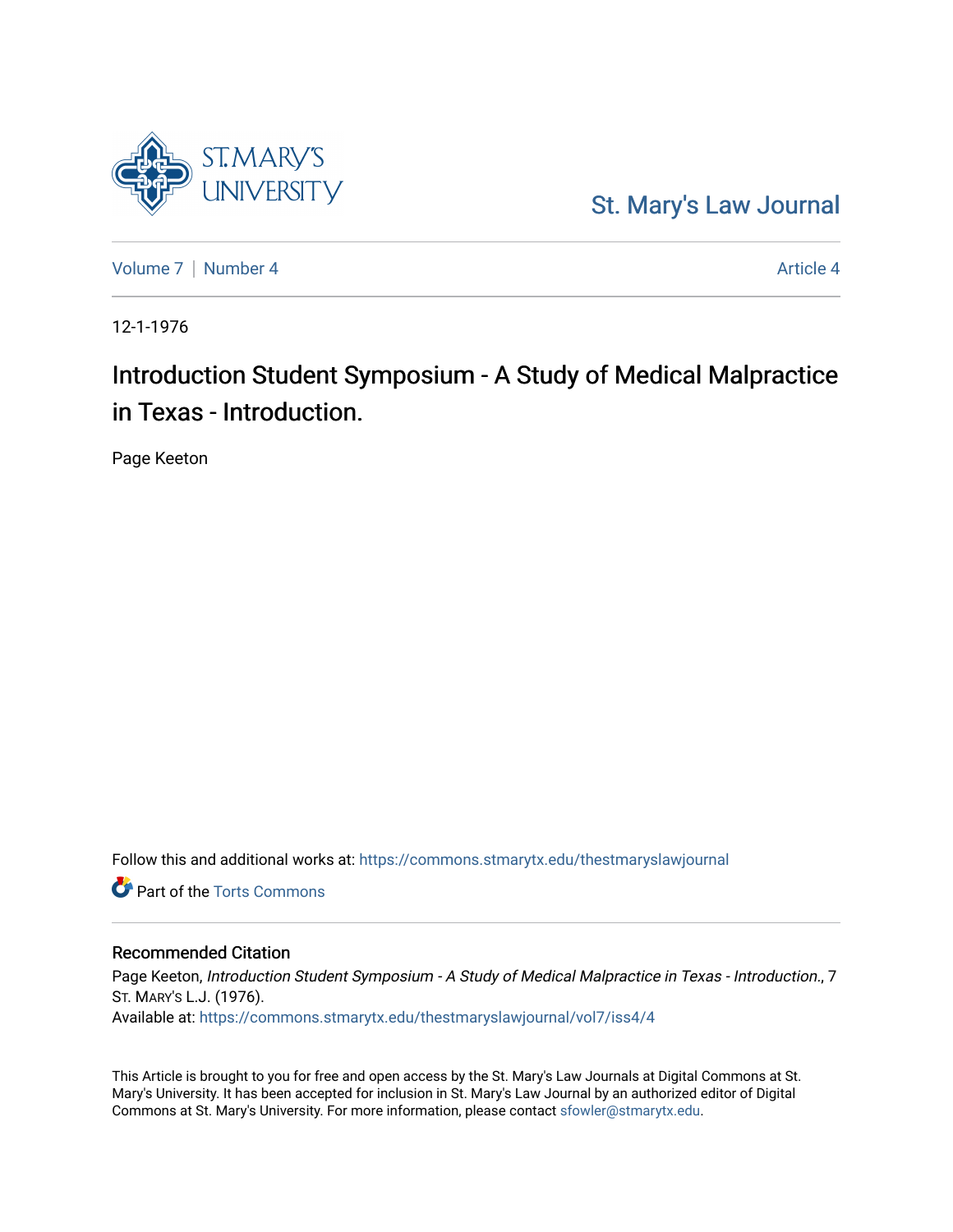# **INTRODUCTION**

# **PAGE KEETON\***

In response to assertions that a crisis exists with regard to the delivery of health care services, the legislature adopted some immediate measures for the purpose of minimizing the alleged crisis and its effects, one such measure being the creation of a Medical Professional Liability Study Commission. Other writers will be further reporting about this action in this symposium.

As a basis for the brief comments made herein about the work of the Study Commission up to this point in time, let me make some brief observations about the composition of the Study Commission. The statute provided for a Study Commission of 18, made up as follows: Two were appointed from the insurance industry by the newly created Joint Underwriting Association; two from the Texas Hospital Association, an important segment of the health care delivery system; two by the Speaker of the House from the legislature; two representing the consumer by the Governor; a State Senator by the Lieutenant Governor; two doctors by the Texas Medical Association; two practicing lawyers from the Texas Bar Association; one insurance agent appointed by the Texas Association of Insurance Agents; another from the insurance industry designated by State Farm Insurance Company; another from the insurance industry designated by Allstate Insurance Company; another lawyer designated by the Insurance Counselors of Texas; and I was chosen to be Chairman **by** the Lieutenant Governor pursuant to the terms of the Statute. The Study Commission was created for two general purposes: (1) to gather information and do research related to the causes for the alleged crisis, and (2) to make recommendations as to possible solutions on a more or less permanent basis.

On the basis of the work done thus far, the commission is prepared to say in the first place that there *is* a serious problem in the delivery of health care services as a consequence of the high cost to health care providers of liability insurance. It is not inappropriate to refer to the situation as a crisis. Tentative recommendations have been approved already as to three matters, admittedly not of themselves of great significance, but these recommendations are indicative of the fact that some progress is being made. These recommendations are as follows:

(1) The prayer for relief in the pleadings as regards all personal injury suits should not include a request for a specific sum of money as damages.

<sup>\*</sup> Dean Emeritus and Professor of Law, University of Texas; Visiting Professor of Law, St. Mary's University; B.A., J.D., University of Texas; S.J.D., Harvard University.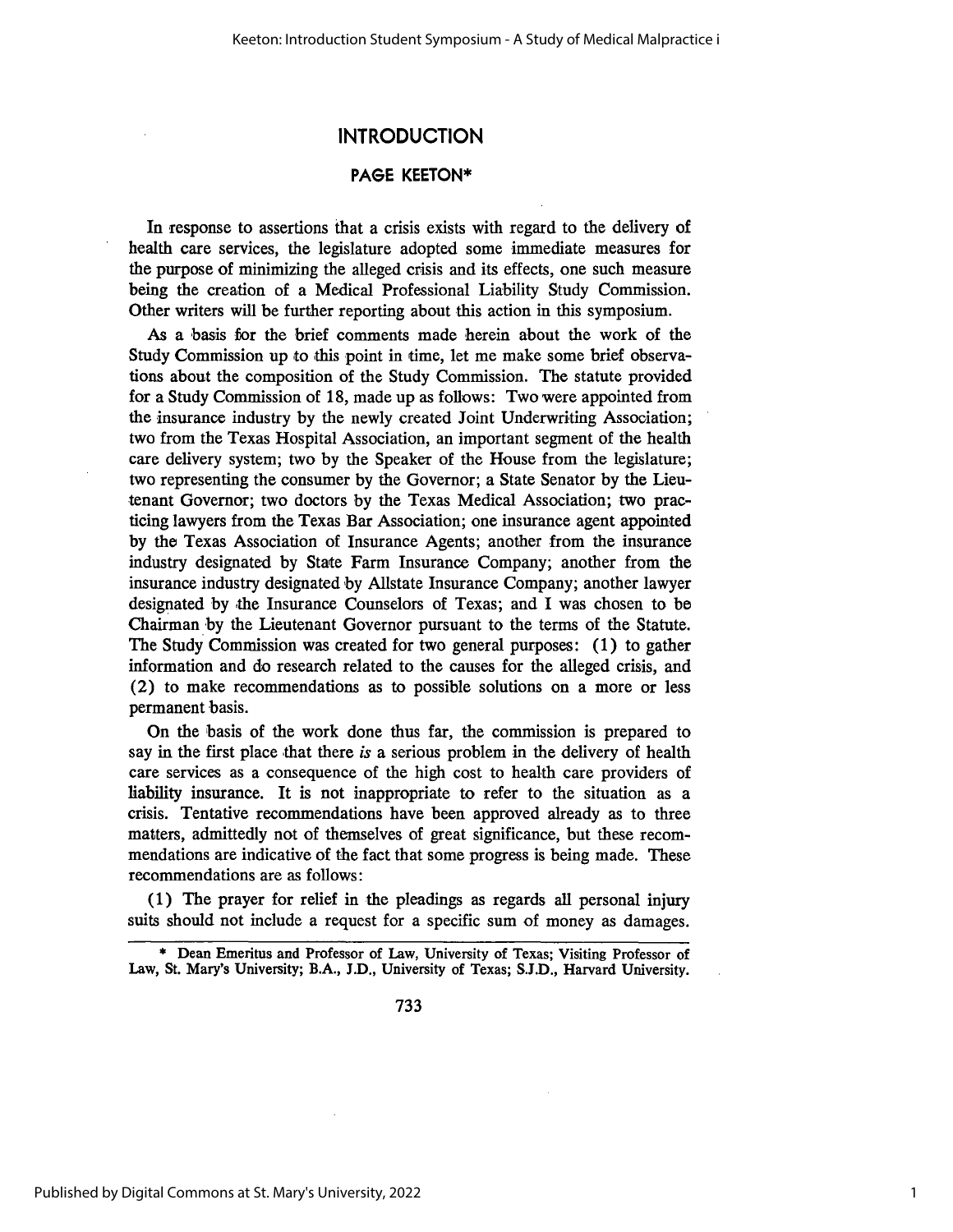# 734

#### *ST. MARY'S LAW JOURNAL* [Vol. **7:732**

Rather, plaintiff should request such damages as plaintiff is entitled to under the law and the evidence;

(2) No claim is to be allowed against a doctor on the theory that he guaranteed to cure unless the guarantee is in writing and notarized;

(3) The liability insurance policy should contain a provision excepting from coverage any liability of the insurer to the insured for punitive damages.

The Study Commission has been subdivided into five committees, with each committee assigned tasks centering around a particular facet of the crisis. These subcommittees will in no sense make decisions for the commission but will rather prepare material and lead the discussion on issues related to their task. These subcommittees and their responsibilities are as follows:

### *Subcommittee 1*

The scope of the medical professional liability problem.

- (A) Claims and losses now as compared with a named previous time.
- (B) Insurance premiums now as compared with a named previous time.
- **(C)** Reasons for increases in losses and increases in premiums.

### *Subcommittee H*

The effect of the medical malpractice crisis on delivery of health services and changes in insurance costs.

- (A) Magnitude of impairment in health care services as of now and magnitude of threatened impairment to those services.
- (B) Increased costs to patients, including defensive medicine and medical fees and hospital charges.
- *(C)* Problems related to the medical profession and delivery of hospital services including licensing revocation procedures and other matters that may contribute to the number of mishaps in this area.

## *Subcommittee 111*

Problems related to contracts of insurance, including terms of contract and methods for establishing rates. (Also may deal with proposals for any changes in the contract and techniques for establishing rates, and may provide a discussion of the different techniques).

### *Subcommittee IV*

Substantive issues relating to the existing court compensation system and proposals for change, with discussion of those problems.